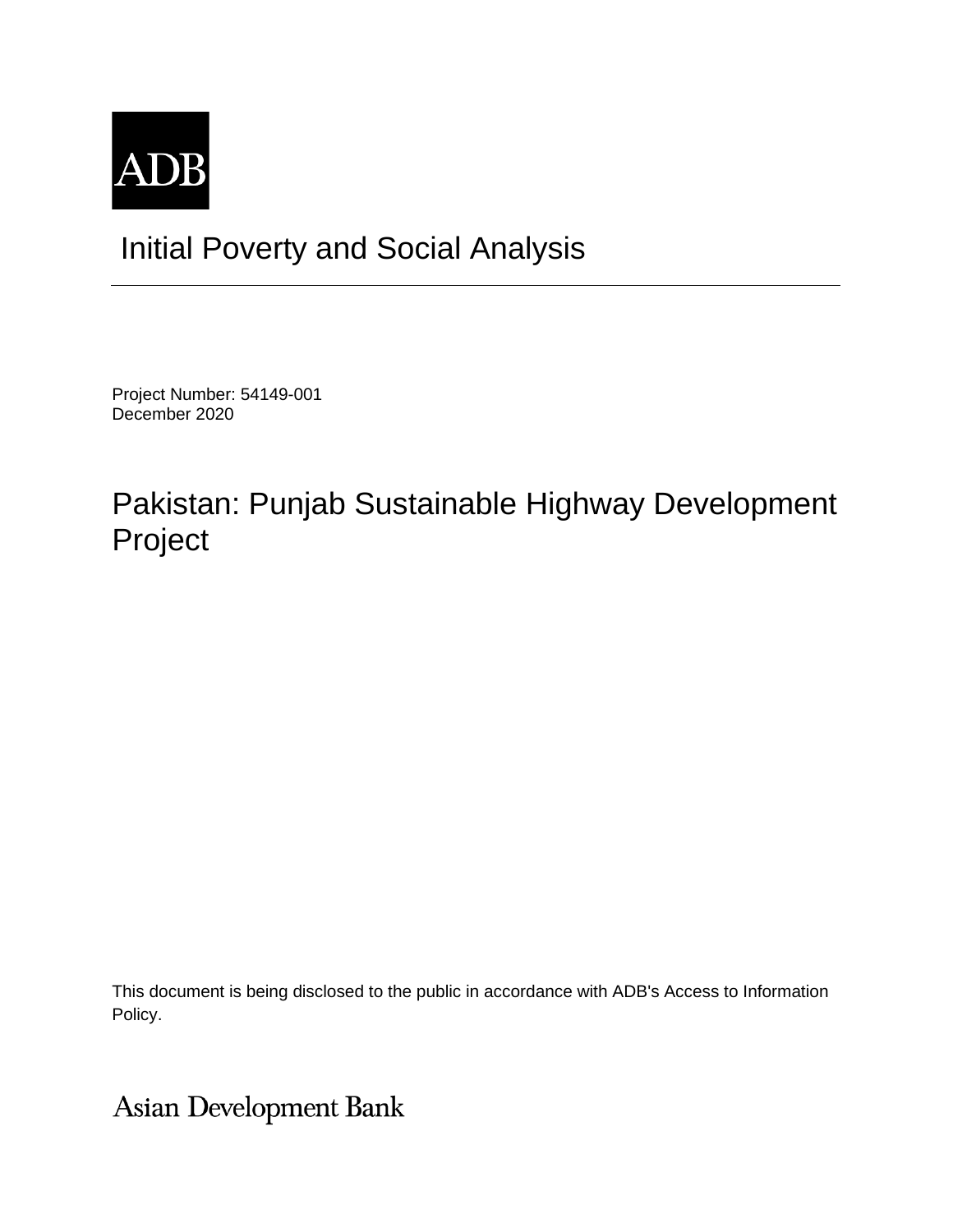### **CURRENCY EQUIVALENTS**

(as of 25 November 2020)

| Currency unit | $\overline{\phantom{0}}$  | Pakistan rupee/s (PRe/PRs) |  |
|---------------|---------------------------|----------------------------|--|
| PRe1.00       | $\mathbf{r} = \mathbf{r}$ | \$ 0.006225                |  |
| \$1.00        | $\mathbf{r} = \mathbf{r}$ | PRs160.6250                |  |

### **ABBREVIATIONS**

| ADB         | Asian Development Bank           |
|-------------|----------------------------------|
| COVID-19    | coronavirus disease 2019         |
| CSO         | civil society organizations      |
| <b>LFPR</b> | labor force participation rate   |
| <b>TRTA</b> | transaction technical assistance |

### **NOTES**

- (i) The fiscal year (FY) of the Government of Pakistan ends on 30 June. "FY" before a calendar year denotes the year in which the fiscal year ends, e.g., FY2020 ends on 30 June 2020.
- (ii) In this report, "\$" refers to United States dollars.

In preparing any country program or strategy, financing any project, or by making any designation of or reference to a particular territory or geographic area in this document, the Asian Development Bank does not intend to make any judgments as to the legal or other status of any territory or area.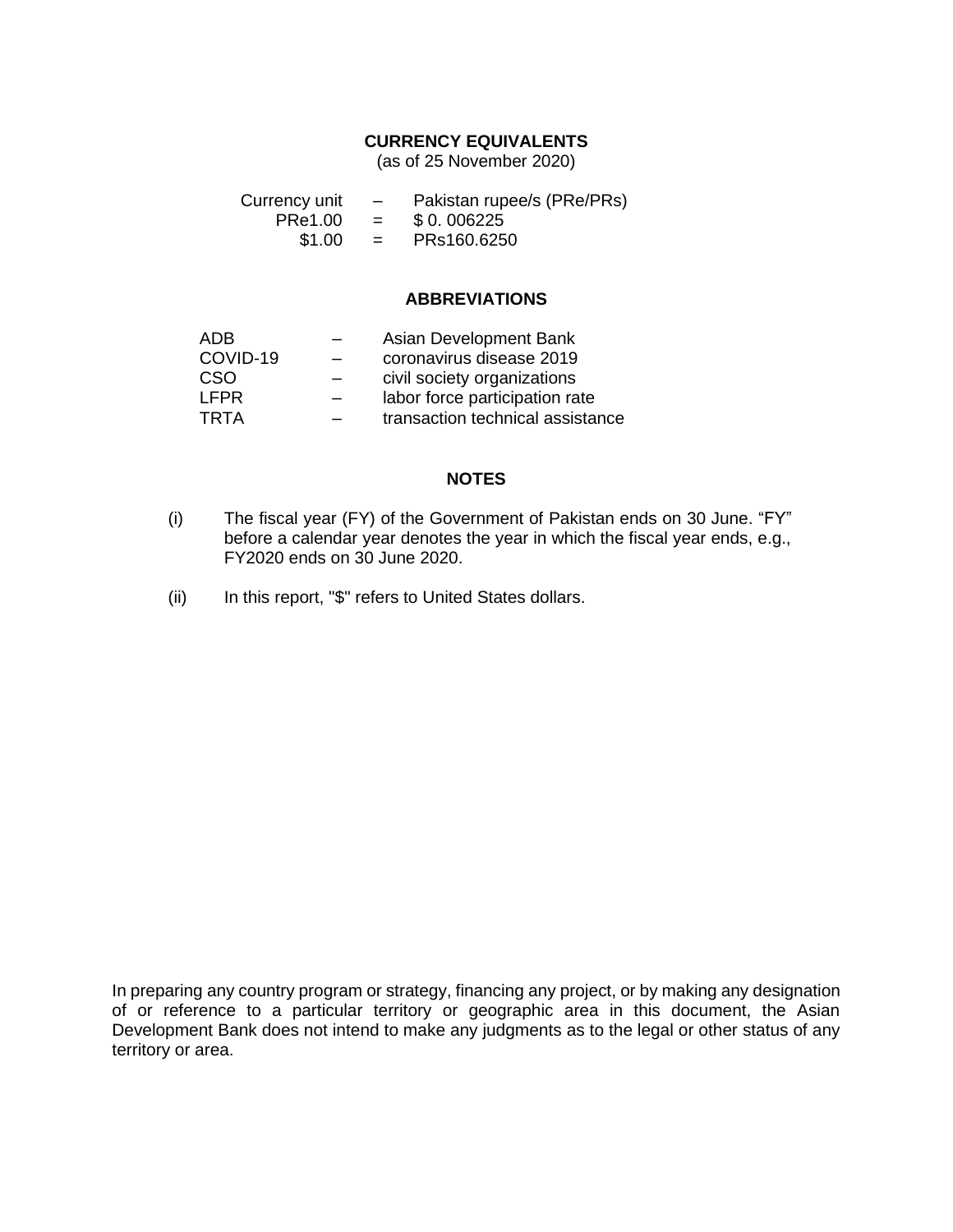## **INITIAL POVERTY AND SOCIAL ANALYSIS**

| Country:                                                                                                                                                                                                                                                                                                                                                                                                                                                                                                                                                                                                                                                                                                                                                                                                                                                                                                                                                                                                                    | Pakistan                                                                                                                                                                                                                                                                                                                                                                                                                                                                           | Project Title:           | Punjab Sustainable Highway Development Project                                                                                                                                                                                                                                                                                                                                                                                                                                                                                                                                                                                                                                                                                                                                                                                                                                                                                                                                                                                                                                                                                                                                                                                                                                                                                                                                                                                                                                                                                                                                                                                     |  |
|-----------------------------------------------------------------------------------------------------------------------------------------------------------------------------------------------------------------------------------------------------------------------------------------------------------------------------------------------------------------------------------------------------------------------------------------------------------------------------------------------------------------------------------------------------------------------------------------------------------------------------------------------------------------------------------------------------------------------------------------------------------------------------------------------------------------------------------------------------------------------------------------------------------------------------------------------------------------------------------------------------------------------------|------------------------------------------------------------------------------------------------------------------------------------------------------------------------------------------------------------------------------------------------------------------------------------------------------------------------------------------------------------------------------------------------------------------------------------------------------------------------------------|--------------------------|------------------------------------------------------------------------------------------------------------------------------------------------------------------------------------------------------------------------------------------------------------------------------------------------------------------------------------------------------------------------------------------------------------------------------------------------------------------------------------------------------------------------------------------------------------------------------------------------------------------------------------------------------------------------------------------------------------------------------------------------------------------------------------------------------------------------------------------------------------------------------------------------------------------------------------------------------------------------------------------------------------------------------------------------------------------------------------------------------------------------------------------------------------------------------------------------------------------------------------------------------------------------------------------------------------------------------------------------------------------------------------------------------------------------------------------------------------------------------------------------------------------------------------------------------------------------------------------------------------------------------------|--|
| Lending/Financing<br>Modality:                                                                                                                                                                                                                                                                                                                                                                                                                                                                                                                                                                                                                                                                                                                                                                                                                                                                                                                                                                                              | Project Loan                                                                                                                                                                                                                                                                                                                                                                                                                                                                       | Department/<br>Division: | Central and West Asia Department/<br><b>Transport and Communications Division</b>                                                                                                                                                                                                                                                                                                                                                                                                                                                                                                                                                                                                                                                                                                                                                                                                                                                                                                                                                                                                                                                                                                                                                                                                                                                                                                                                                                                                                                                                                                                                                  |  |
|                                                                                                                                                                                                                                                                                                                                                                                                                                                                                                                                                                                                                                                                                                                                                                                                                                                                                                                                                                                                                             | ı.                                                                                                                                                                                                                                                                                                                                                                                                                                                                                 |                          | POVERTY IMPACT AND SOCIAL DIMENSIONS                                                                                                                                                                                                                                                                                                                                                                                                                                                                                                                                                                                                                                                                                                                                                                                                                                                                                                                                                                                                                                                                                                                                                                                                                                                                                                                                                                                                                                                                                                                                                                                               |  |
|                                                                                                                                                                                                                                                                                                                                                                                                                                                                                                                                                                                                                                                                                                                                                                                                                                                                                                                                                                                                                             |                                                                                                                                                                                                                                                                                                                                                                                                                                                                                    |                          | A. Links to the National Poverty Reduction Strategy and Country Partnership Strategy                                                                                                                                                                                                                                                                                                                                                                                                                                                                                                                                                                                                                                                                                                                                                                                                                                                                                                                                                                                                                                                                                                                                                                                                                                                                                                                                                                                                                                                                                                                                               |  |
| In March 2019, government launched Ehsaas, its anti-poverty program. The program aims to reduce inequality,<br>invest in people, and lift lagging districts. It includes four priority pillars: (i) addressing elite capture and making the<br>government system work to create equality; (ii) safety nets for disadvantaged segments of the population; (iii) jobs<br>and livelihoods; and (iv) human capital development. <sup>a</sup> The project will contribute to the achievement of two of the<br>five objectives of the Ehsaas program: the creation of livelihoods and jobs for the poor, and lifting of lagging areas.<br>It will facilitate economic activity and promote growth as it enhances connectivity among different localities through<br>reduced travel time, safe travel among road users, including producers and traders of agricultural products.                                                                                                                                                  |                                                                                                                                                                                                                                                                                                                                                                                                                                                                                    |                          |                                                                                                                                                                                                                                                                                                                                                                                                                                                                                                                                                                                                                                                                                                                                                                                                                                                                                                                                                                                                                                                                                                                                                                                                                                                                                                                                                                                                                                                                                                                                                                                                                                    |  |
| <b>B.</b> Poverty Targeting                                                                                                                                                                                                                                                                                                                                                                                                                                                                                                                                                                                                                                                                                                                                                                                                                                                                                                                                                                                                 |                                                                                                                                                                                                                                                                                                                                                                                                                                                                                    |                          |                                                                                                                                                                                                                                                                                                                                                                                                                                                                                                                                                                                                                                                                                                                                                                                                                                                                                                                                                                                                                                                                                                                                                                                                                                                                                                                                                                                                                                                                                                                                                                                                                                    |  |
| General Intervention $\Box$ Individual or Household (TI-H) $\boxtimes$ Geographic (TI-G) $\Box$ Non-Income MDGs (TI-M1,<br>M2, etc.)<br>The project will contribute to poverty reduction by enabling producers, traders, buyers of agricultural and other goods<br>and services to travel and conduct business in different areas of the province. The improved roads will help people<br>from the communities to access to markets and services such as educational institutions, health care providers,<br>banks, and business service providers. The project will support increased business activity as a result of faster<br>movement of goods and greater accessibility to economic centers. The safety features that will be integrated in the<br>development of the roads will help ensure safe mobility of the people traveling along the road network.                                                                                                                                                            |                                                                                                                                                                                                                                                                                                                                                                                                                                                                                    |                          |                                                                                                                                                                                                                                                                                                                                                                                                                                                                                                                                                                                                                                                                                                                                                                                                                                                                                                                                                                                                                                                                                                                                                                                                                                                                                                                                                                                                                                                                                                                                                                                                                                    |  |
| C. Poverty and Social Analysis<br>1. Key issues and potential beneficiaries. The 6 <sup>th</sup> Population Housing Census of Pakistan in 2017 noted that Punjab<br>is the most populous province in the country estimated at 110 million of which 55,958,974 (51%) are men and<br>54,046,759 (49%) are women. <sup>b</sup> About 53% of the total population of Punjab live in rural areas, where the incidence<br>of poverty is high. Poor rural areas are characterized by poor income-earning opportunities; poor housing;<br>inconsistent levels of agricultural products; inadequate road networks, water, sanitation and health facilities; and<br>lower educational levels. Among the factors that have contributed to poverty are (i) highly unequal land ownership<br>distribution; (ii) inability to provide adequate social services; (iii) rising agricultural input price, low productivity, and<br>poor marketing and distribution facilities; and (iv) lack of adequate human capital development programs. |                                                                                                                                                                                                                                                                                                                                                                                                                                                                                    |                          |                                                                                                                                                                                                                                                                                                                                                                                                                                                                                                                                                                                                                                                                                                                                                                                                                                                                                                                                                                                                                                                                                                                                                                                                                                                                                                                                                                                                                                                                                                                                                                                                                                    |  |
|                                                                                                                                                                                                                                                                                                                                                                                                                                                                                                                                                                                                                                                                                                                                                                                                                                                                                                                                                                                                                             | One out of five of these death casualties is a pedestrian. <sup>f</sup>                                                                                                                                                                                                                                                                                                                                                                                                            |                          | Punjab has 36 districts, including the city district of Lahore. Agriculture is the largest sector, accounting for over 25%<br>of exports. Other exports are derived from cotton-based textile and agro-processed goods. About 80% of rural<br>population lives on less than PRs3,000 per month. The rural areas are currently served by poorly maintained district<br>roads and unpaved tracks, which link a number of villages. More than 50% of provincial road network are in fair to<br>poor condition, and one-third is in very poor condition. Punjab has the biggest share of road assets in the country.<br>The province's farm to market road length is 51% of the total roadway in Punjab while provincial highways compose<br>14%. <sup>c</sup> This rural road network is important for connecting producers and traders aside from broader mobility needs<br>of the population. World Bank Report 2005 indicates that paved roads are inaccessible to one-third of the rural<br>population of Pakistan. Only 70% of the rural population have access to transport service and the distance of the<br>nearest available transport service from a village is 8.2 kilometers on the average. In Punjab, the average distance<br>is 3.8 kilometers. <sup>d</sup> On the average, 25 accidents involving 700–800 people took place daily in Punjab from 2013 to<br>2017. Around 230,000 road traffic accidents have been reported in Lahore during this period, or an average of 126<br>accidents a day. <sup>e</sup> Nationwide, deaths resulting from road traffic accidents were 2.4% of total reported deaths in 2018. |  |
| The potential beneficiaries of the project are the local communities, especially businesspeople and traders, local<br>villagers in project areas, transport operators, and government agencies.                                                                                                                                                                                                                                                                                                                                                                                                                                                                                                                                                                                                                                                                                                                                                                                                                             |                                                                                                                                                                                                                                                                                                                                                                                                                                                                                    |                          |                                                                                                                                                                                                                                                                                                                                                                                                                                                                                                                                                                                                                                                                                                                                                                                                                                                                                                                                                                                                                                                                                                                                                                                                                                                                                                                                                                                                                                                                                                                                                                                                                                    |  |
| unemployed can benefit from.                                                                                                                                                                                                                                                                                                                                                                                                                                                                                                                                                                                                                                                                                                                                                                                                                                                                                                                                                                                                |                                                                                                                                                                                                                                                                                                                                                                                                                                                                                    |                          | 2. Impact channels and expected systemic changes. The improvement of the provincial highway network will provide<br>opportunities for the poorer segment of the population to access social services including health and education.<br>Increased movement of people, goods, and services will support creation of jobs and livelihoods which the poor and                                                                                                                                                                                                                                                                                                                                                                                                                                                                                                                                                                                                                                                                                                                                                                                                                                                                                                                                                                                                                                                                                                                                                                                                                                                                         |  |
|                                                                                                                                                                                                                                                                                                                                                                                                                                                                                                                                                                                                                                                                                                                                                                                                                                                                                                                                                                                                                             | 3. Focus of (and resources allocated in) the PPTA or due diligence. A TRTA facility with amount of \$1.5 million was<br>approved to prepare three ensuring projects including the subject project. A team of international and national<br>consultants comprising road maintenance management specialist, road safety specialist, environment specialist,<br>social safeguard specialist, institutional strengthening specialist, procurement specialist, highway engineer, gender |                          |                                                                                                                                                                                                                                                                                                                                                                                                                                                                                                                                                                                                                                                                                                                                                                                                                                                                                                                                                                                                                                                                                                                                                                                                                                                                                                                                                                                                                                                                                                                                                                                                                                    |  |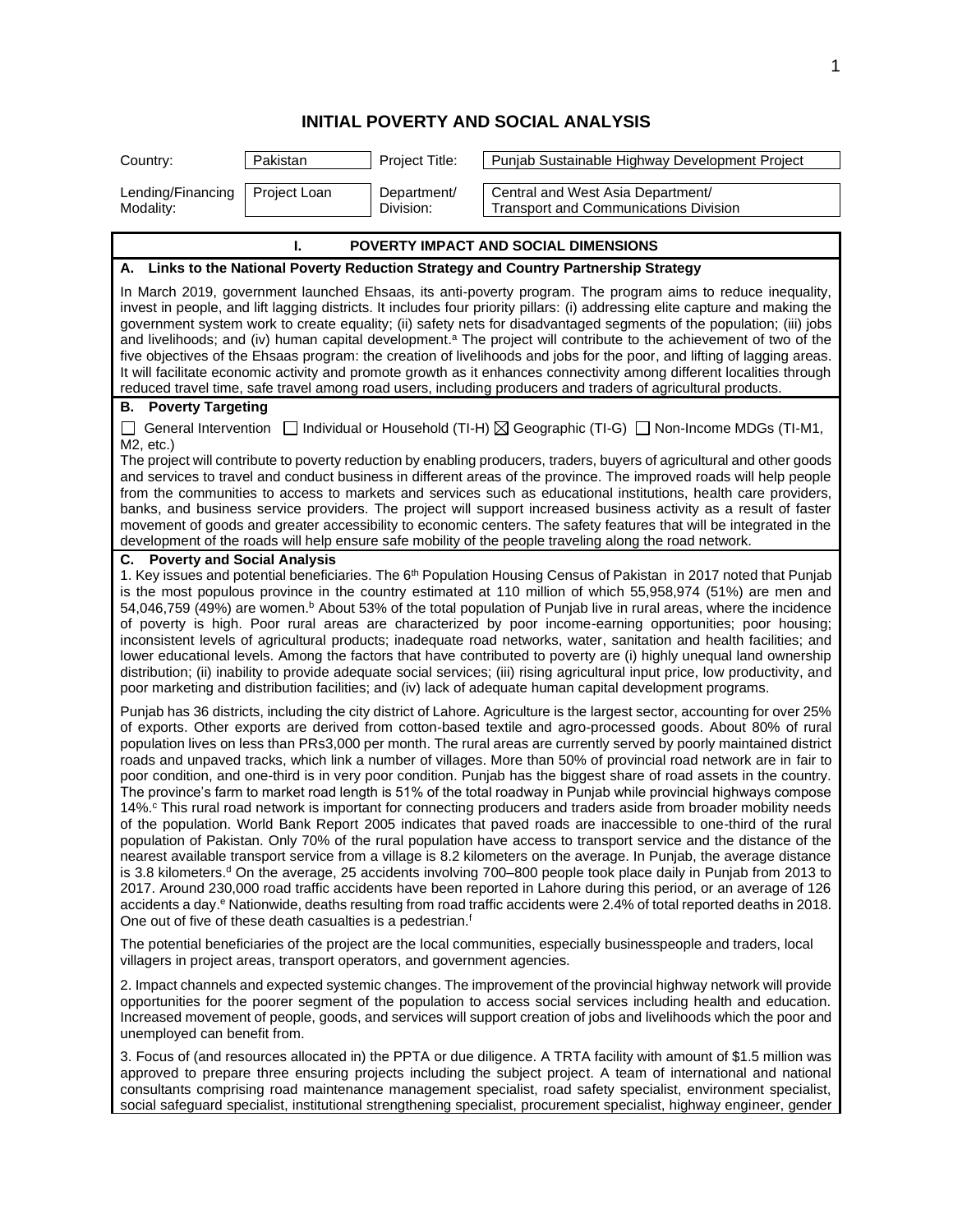specialist is being recruited to conduct necessary due diligence. ADB will field missions to guide and monitor the project preparation.

4. Specific analysis for policy-based lending. Not applicable.

#### **II. GENDER AND DEVELOPMENT**

1. What are the key gender issues in the sector/subsector that are likely to be relevant to this project or program? The 2018 Punjab Gender Parity Report cited important statistics that shed light on the conditions and issues of women in the most populous province of the country. Statistics on Female LFPR of women in 2014–2015 was 27.8% compared to 69.4% LFPR among men. Approximately, 21% of women and 24% of men are employed in agriculture. In the non-agriculture sector, women constitute only 7.6% compared to 47.7% men. Of the 1,649,044 vehicles owned in 2017, 99% were owned by men. Only 5% (11,173) of the 220,333 driving licenses issued in 2017 were given to women. In contrast, 209,160 (95%) of licenses were issued to men. Poor roads and lack of access and safety features for women pedestrians and other vulnerable groups hamper their access to health and education services, and economic opportunities that are key to promoting well-being, development, and improvement in standards of living. The lack of lighting, safe waiting areas, separate rest stops with access and safety features for elderly, women, children, and persons with disabilities expose them to dangers of harassment and other critical incidents. Pakistan is said to be the 6<sup>th</sup> most dangerous country in the world for women. In Punjab 3,881 cases of rape and 1,359 child sexual abuse cases were reported in 2019 alone.<sup>g</sup> Women bear the burden associated with lack of good road networks and public transportation. Domestic chores that require walking for a long distance such as water collection, grain milling, and the acquisition of fuel are expected of women. In a World Bank study of rural villages, while women and men rely heavily on walking for mobility in performing farm work, women's tasks include carrying loads during their trips most of the time compared to a minority of men.<sup>h</sup> Women in agriculture are already generally disadvantaged as 60% of women working in the sector are unpaid workers.<sup>i</sup>

2. Does the proposed project or program have the potential to make a contribution to the promotion of gender equity and/or empowerment of women by providing women's access to and use of opportunities, services, resources, assets, and participation in decision making?  $\boxtimes$ Yes  $\Box$  No assets, and participation in decision making?  $\boxtimes$  Yes

The proposed project will improve the access of women to employment and business opportunities, as well as social services. Women will comprise 50% of the participants from the communities for the awareness raising programs on road safety measures. Rest areas with separate facilities for women and men will be built and will post information on helplines and services that will help women and other vulnerable groups who are victims of violence and other critical incidents. The project will conduct community awareness raising programs on measures, programs, and groups that provide support and care for women victims of violence, sexual exploitation, abuse, and harassment. At least 10% of the staff that will be employed in the road agency to be established will be women. All the technical staff of the said office will undergo training on integrating gender and social inclusion in road development and management. The project will support the development and adoption of a policy and program for training, internship, and employment of women science, technology, engineering, and mathematics students in road construction and management in the road sector to help them gain access to better-paying technical jobs.

3. Could the proposed project have an adverse impact on women and/or girls or widen gender inequality?<br>  $\Box$  Yes  $\Box$  No  $\boxtimes$  No

| 4. | Indicate the intended gender mainstreaming category: |  |  |
|----|------------------------------------------------------|--|--|

| GEN (gender equity theme) |  | $\boxtimes$ EGM (effective gender mainstreaming) |  |
|---------------------------|--|--------------------------------------------------|--|

 $\Box$  SGE (some gender elements)  $\Box$  NGE (no gender elements)

#### **III. PARTICIPATION AND EMPOWERMENT**

1. Who are the main stakeholders of the project, including beneficiaries and negatively affected people? Identify how they will participate in the project design.

The main stakeholders include local community, farmers, traders, local business community, transport companies, local government, and local residents. All these stakeholders will participate in the community consultation meetings during project design and implementation.

2. How can the project contribute (in a systemic way) to engaging and empowering stakeholders and beneficiaries, particularly, the poor, vulnerable and excluded groups? What issues in the project design require participation of the poor and excluded?

It is envisioned that during the project preparation stage, the consultation and participation process will involve a stakeholder analysis followed by subsequent consultations with various groups. It is planned to conduct community meetings and consultations with the local government, nongovernment organizations, and transport-related societies. A series of focus group discussions and consultation will be undertaken with all stakeholders as part of poverty assessment, the socio-economic analysis and preparation of resettlement planning documents.

3. What are the key, active, and relevant CSOs in the project area? What is the level of CSO participation in the project design?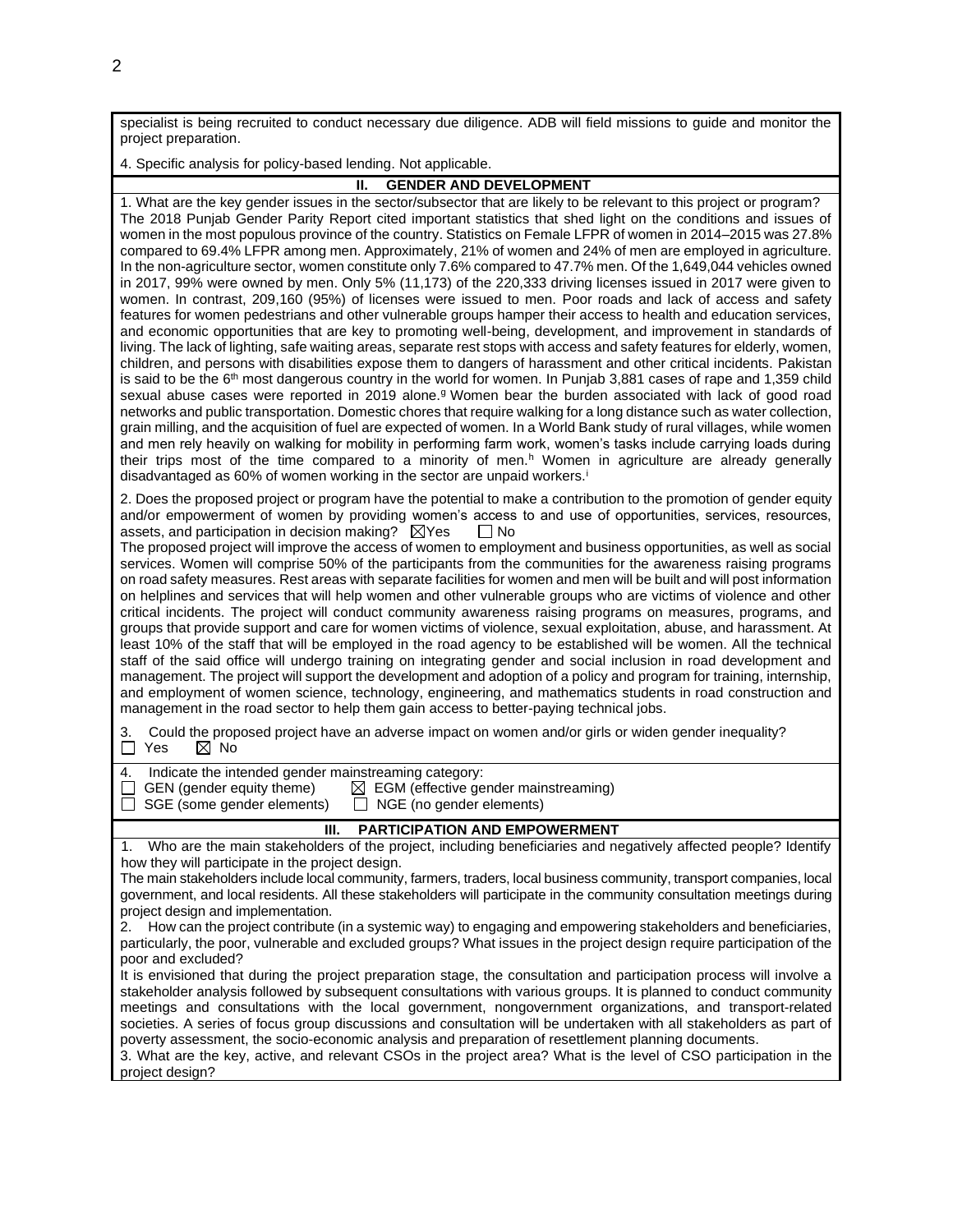| Key CSOs include the Transport and Road Safety Foundation, plus local women's organizations such as the All<br>Pakistan Women's Association-Punjab, the Women's Rights Association. Some others will be identified further. The<br>level of participation will be consultations, information generation and sharing, with medium level.<br>Information generation and sharing: $\square$ high (H), $\square$ medium (M), $\square$ low (L), $\square$<br>not applicable (N)<br>Consultation:                                                                                                                                                                                                                                                                                |  |  |
|-----------------------------------------------------------------------------------------------------------------------------------------------------------------------------------------------------------------------------------------------------------------------------------------------------------------------------------------------------------------------------------------------------------------------------------------------------------------------------------------------------------------------------------------------------------------------------------------------------------------------------------------------------------------------------------------------------------------------------------------------------------------------------|--|--|
| $\Box$ high (H), $\boxtimes$ medium (M), $\Box$ low (L), $\Box$ not applicable (N)<br>high (H), $\Box$ medium (M), $\Box$ low (L), $\boxtimes$ not applicable (N)<br>Collaboration:<br>$\perp$<br>high (H), $\Box$ medium (M), $\Box$ low (L), $\boxtimes$ not applicable (N)<br>Partnership:<br>$\perp$                                                                                                                                                                                                                                                                                                                                                                                                                                                                    |  |  |
| 4. Are there issues during project design for which participation of the poor and excluded is important? What are<br>they and how shall they be addressed? $\Box$ Yes<br>$\boxtimes$ No                                                                                                                                                                                                                                                                                                                                                                                                                                                                                                                                                                                     |  |  |
| IV.<br><b>SOCIAL SAFEGUARDS</b>                                                                                                                                                                                                                                                                                                                                                                                                                                                                                                                                                                                                                                                                                                                                             |  |  |
| A. Involuntary Resettlement Category $\Box A \boxtimes B \Box C$<br>I FI                                                                                                                                                                                                                                                                                                                                                                                                                                                                                                                                                                                                                                                                                                    |  |  |
| 1. Does the project have the potential to involve involuntary land acquisition resulting in physical and economic<br>displacement? $\boxtimes$ Yes<br>l I No                                                                                                                                                                                                                                                                                                                                                                                                                                                                                                                                                                                                                |  |  |
| Each subproject road will be dualized largely within the existing right of way and there is no large-scale land<br>acquisition to be envisaged. However, it is apprehended that minor land acquisition and resettlement impacts may<br>be encountered in order to improve alignment or bypass the built-up area. The project team will make detailed<br>assessments on land acquisition and resettlement impacts and identify adverse impacts on people. The project team<br>will also assess and valuate the affected assets based on the detailed design of selected subprojects, and prepare<br>resettlement plan in consultation with the stakeholders and displaced persons.                                                                                           |  |  |
| 2. What action plan is required to address involuntary resettlement as part of the PPTA or due diligence process?<br>Resettlement framework<br>$\boxtimes$ Resettlement plan<br>Social impact matrix<br>Environmental and social management system arrangement<br>None                                                                                                                                                                                                                                                                                                                                                                                                                                                                                                      |  |  |
| B. Indigenous Peoples Category □ A □ B ⊠ C □ FI                                                                                                                                                                                                                                                                                                                                                                                                                                                                                                                                                                                                                                                                                                                             |  |  |
| 1. Does the proposed project have the potential to directly or indirectly affect the dignity, human rights, livelihood<br>systems, or culture of indigenous peoples?<br>T Yes<br>$\boxtimes$ No<br>The project will improve the access for local population to market, social service, and business, thus, no potential<br>negative affect.<br>2. Does it affect the territories or natural and cultural resources indigenous peoples own, use, occupy, or claim, as                                                                                                                                                                                                                                                                                                        |  |  |
| their ancestral domain? $\Box$ Yes<br>$\bowtie$ No                                                                                                                                                                                                                                                                                                                                                                                                                                                                                                                                                                                                                                                                                                                          |  |  |
| 3. Will the project require broad community support of affected indigenous communities? $\square$ Yes $\boxtimes$ No<br>4. What action plan is required to address risks to indigenous peoples as part of the PPTA or due diligence process?<br>$\Box$ Indigenous peoples plan $\Box$ Indigenous peoples planning framework $\Box$ Social Impact matrix<br>Environmental and social management system arrangement<br>$\boxtimes$ None                                                                                                                                                                                                                                                                                                                                       |  |  |
| ٧.<br>OTHER SOCIAL ISSUES AND RISKS                                                                                                                                                                                                                                                                                                                                                                                                                                                                                                                                                                                                                                                                                                                                         |  |  |
| 1. What other social issues and risks should be considered in the project design?<br>$\boxtimes$ Creating decent jobs and employment (L) $\boxtimes$ Adhering to core labor standards (L) $\Box$ Labor retrenchment<br>$\boxtimes$ Spread of communicable diseases, including HIV/AIDS (L) $\Box$ Increase in human trafficking $\Box$ Affordability<br>$\Box$ Increase in unplanned migration $\Box$ Increase in vulnerability to natural disasters $\Box$ Creating political instability<br>$\boxtimes$ Creating internal social conflicts (L) $\Box$ Others, please specify _                                                                                                                                                                                            |  |  |
| 2. How are these additional social issues and risks going to be addressed in the project design?<br>The requirement to comply with core labor standards will be included in the loan covenants/work contracts.<br>Contingent on the findings of social assessment, the requirement for preference for local labor will be included in<br>work contract. Provisions on awareness building on COVID-19, HIV/AIDS, and STIs will be included in the<br>contracts.                                                                                                                                                                                                                                                                                                              |  |  |
| VI.<br>TRANSACTION TA OR DUE DILIGENCE RESOURCE REQUIREMENT                                                                                                                                                                                                                                                                                                                                                                                                                                                                                                                                                                                                                                                                                                                 |  |  |
| 1. Do the terms of reference for the PPTA (or other due diligence) contain key information needed to be gathered<br>during PPTA or due diligence process to better analyze (i) poverty and social impact; (ii) gender impact,<br>(iii) participation dimensions; (iv) social safeguards; and (vi) other social risks. Are the relevant specialists identified?<br>$\boxtimes$ Yes<br>No No<br>2. What resources (e.g., consultants, survey budget, and workshop) are allocated for conducting poverty, social<br>and/or gender analysis, and participation plan during the PPTA or due diligence?<br>Social development specialists for social safeguards and separately for Gender are included in the TRTA team with<br>support of ADB Gender and social safeguard teams. |  |  |
| ADB = Asian Development Bank, COVID-19 = coronavirus disease 2019; CSO = civil society organization, LFPR =                                                                                                                                                                                                                                                                                                                                                                                                                                                                                                                                                                                                                                                                 |  |  |
| labor force participation rate, PPTA = preparatory technical assistance, TRTA = transaction technical assistance.<br><sup>a</sup> Government of Pakistan. EHSAAS Program: Prime Minister's Policy Statement.                                                                                                                                                                                                                                                                                                                                                                                                                                                                                                                                                                |  |  |

<sup>b</sup> Punjab Commission on the Status of Women. 2018. **Punjab Gender Parity Report 2018**. Lahore.